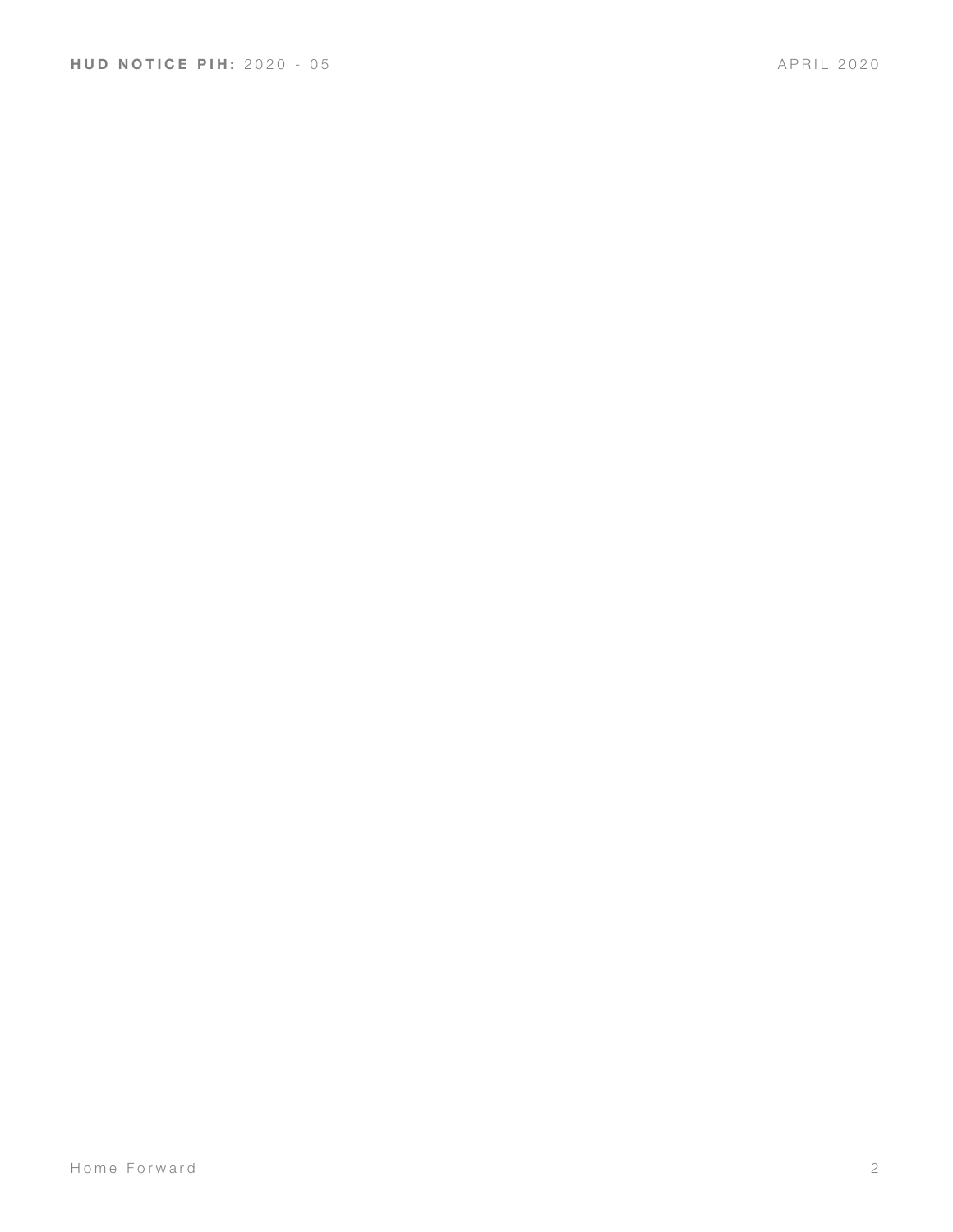# **PH and HCV-2: Family Income and Composition - Delayed Annual Reexaminations**

If a Resident or Participant has a review due, Home Forward will work to complete it on the regular schedule. If there is a COVIDrelated reason that isn't possible, the review may be delayed.

**Statutory and Regulatory Waivers Statutory Authority** 

Section 3(a)(1)

# Regulatory Authority

§ 982.516(a)(1) § 960.257(a)

#### **Description of Current Requirements**

PHAs are required to conduct a reexamination of family income and composition at least annually.

#### **Summary of Alternative Requirements**

Permits the PHA to delay the annual reexamination of income and family composition. HCV PHAs must implement HCV-7 for impacted families if they implement this waiver.

### **Availability Period Ends**

12/31/2020

### **How Does Home Forward Plan to Implement Waiver and Alternative Requirement**

Rent Assistance will continue current practices and work to complete reexaminations on regular schedule. If the Rent Assistance Services Coordinator is unable to complete annual on time, due to impact of COVID, RASC will discuss with supervisor. If delayed reexamination is necessary, supervisor will check to see if update to Payment Standard is required prior to effective date of annual. RA will use standard Memo for tenant records where this waiver is used.

# **Date of PH Adoption**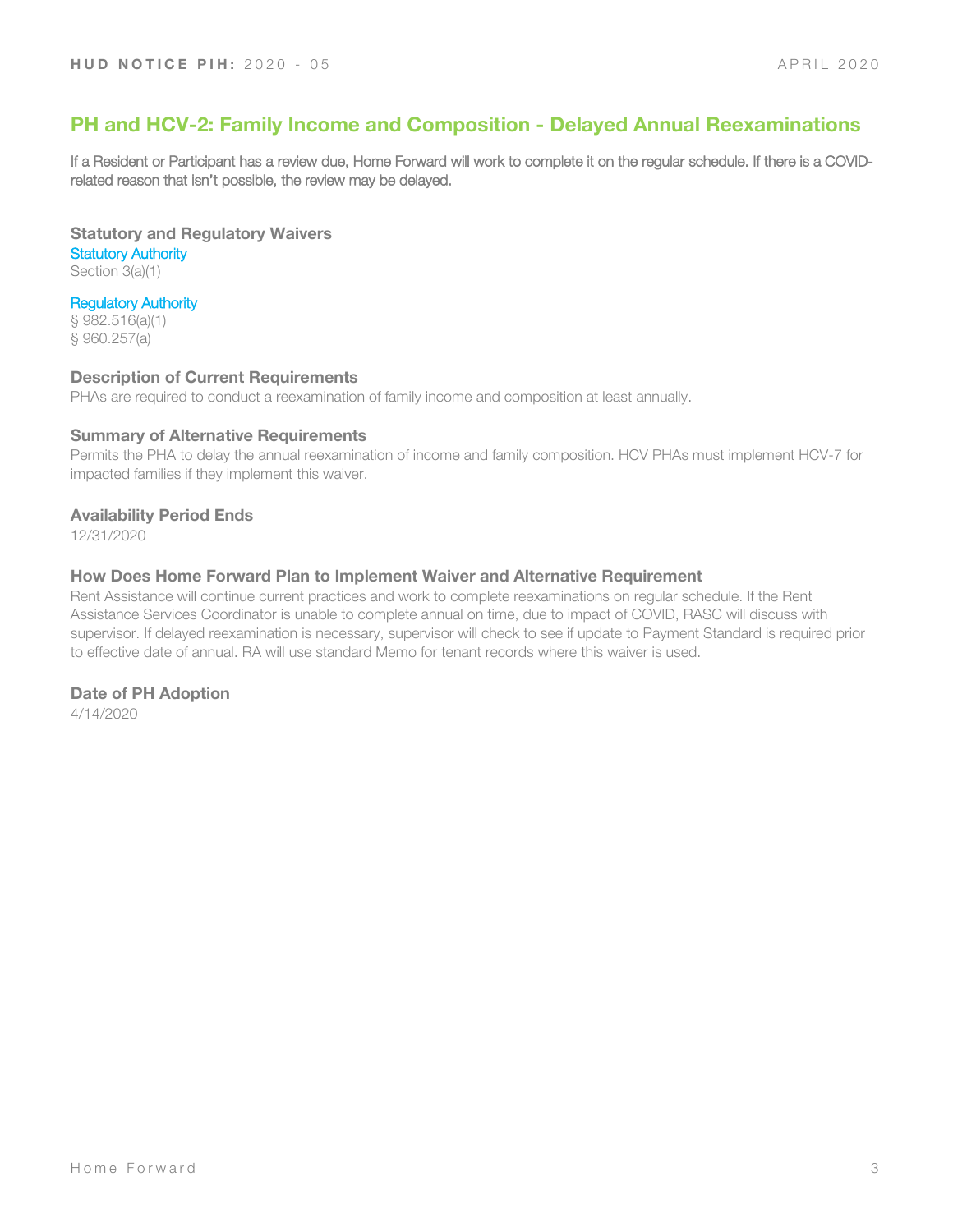# **PH and HCV-3 Annual Re-examination Income Verification**

If residents and participants have a regular re-examination due and they are unable to collect third-party documentation of income, Home Forward may use self-certification of income in its place.

**Statutory and Regulatory Waivers**

Regulatory Authority § 5.233(a)(2)

### Sub-regulatory Guidance

PIH Notice 2018-18

#### **Description of Current Requirements**

PHAs are required to use the Enterprise Income Verification (EIV) System for verification of family income at the annual examination.

#### **Summary of Alternative Requirements**

Waives the requirements to use the income hierarchy, including the use of EIV, and will allow PHAs to consider self-certification as the highest form of income verification. PHAs that implement this waiver will be responsible for addressing material income discrepancies that may arise later

### **Availability Period Ends**

7/31/2020

#### **How Does Home Forward Plan to Implement Waiver and Alternative Requirement**

Rent Assistance and Public Housing will continue current practices and will attempt to collect third party documentation. If it is not feasible to collect third-party documentation, Home Forward will use this waiver allowing self-certification. Both will continue to use Hardship interims where households expect unemployment income, but documentation of unemployment isn't available at time of processing. Both will use standard memo for tenant records where this waiver is used.

#### **Date of PH Adoption**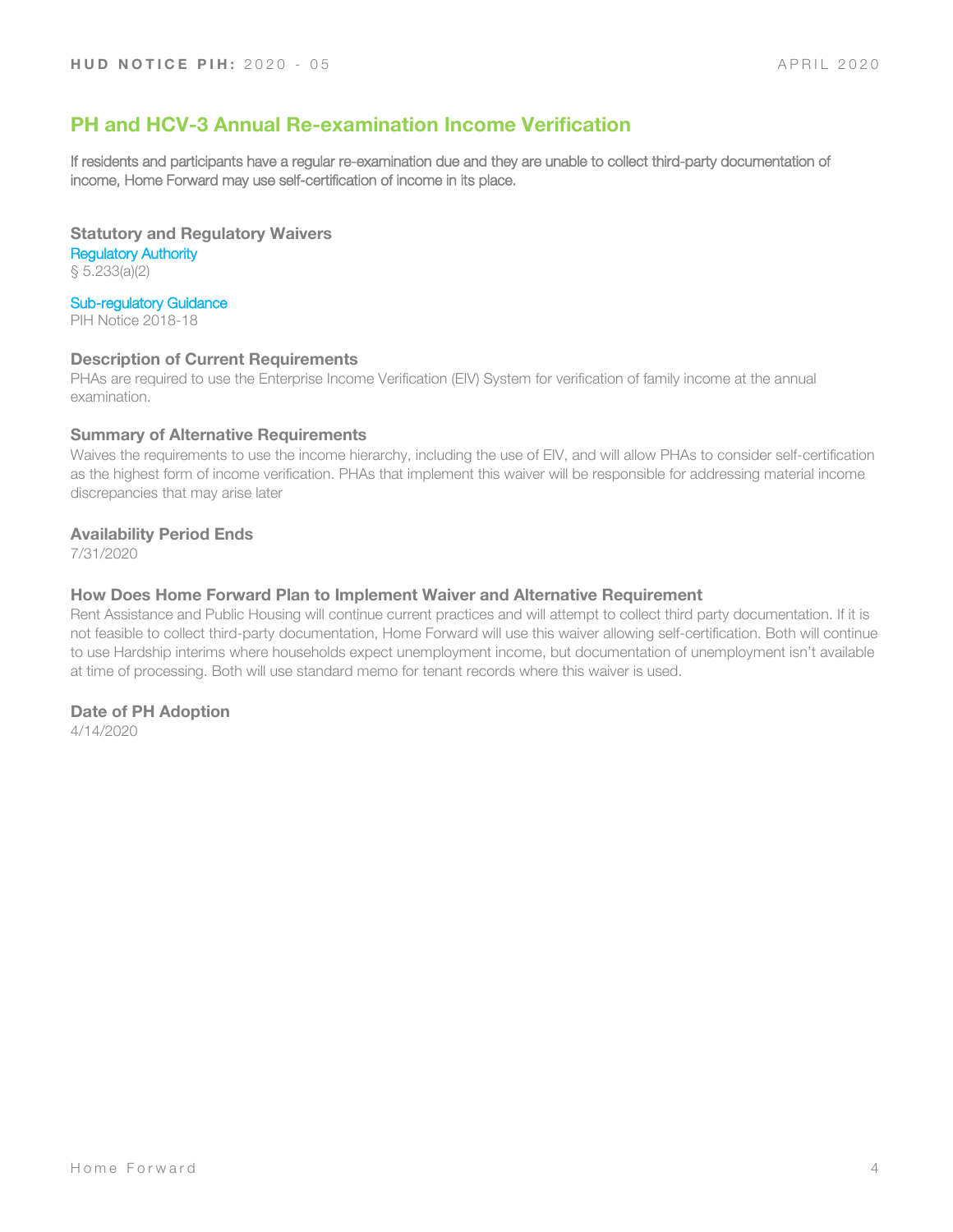# **PH and HCV-4: Interim Re-examinations**

If residents and participants want to process an interim (such as income decrease) and they are unable to collect third-party documentation of income, Home Forward may use self-certification of income in its place.

**Statutory and Regulatory Waivers Statutory Authority** Section 3(a)(1)

Regulatory Authority

§ 5.233(a)(2) 982.516(c)(2) 960.257(b) and (d)

**Sub-regulatory Guidance** PIH Notice 2018-18

### **Description of Current Requirements**

PHAs are required to use EIV for verification of family income at interim reexamination.

#### **Summary of Alternative Requirements**

Waives the requirement to use the income verification requirements, including the use of EIV, for interim reexaminations. PHAs may consider self-certification as the highest form of income verification to process interim reexaminations. This may occur over the telephone (with a contemporaneous written record by the PHA staff person), through an email with a self-certification form by the family, or through other electronic communications.

#### **Availability Period Ends**

7/31/2020

#### **How Does Home Forward Plan to Implement Waiver and Alternative Requirement**

Rent Assistance and Public Housing will continue current practices and will attempt to collect third party documentation. Both will use this waiver if necessary. Both will continue to use Hardship interims where households expect unemployment income, but documentation of unemployment isn't available at time of processing. Both will use standard Memo for tenant records where this waiver is used.

#### **Date of PH Adoption**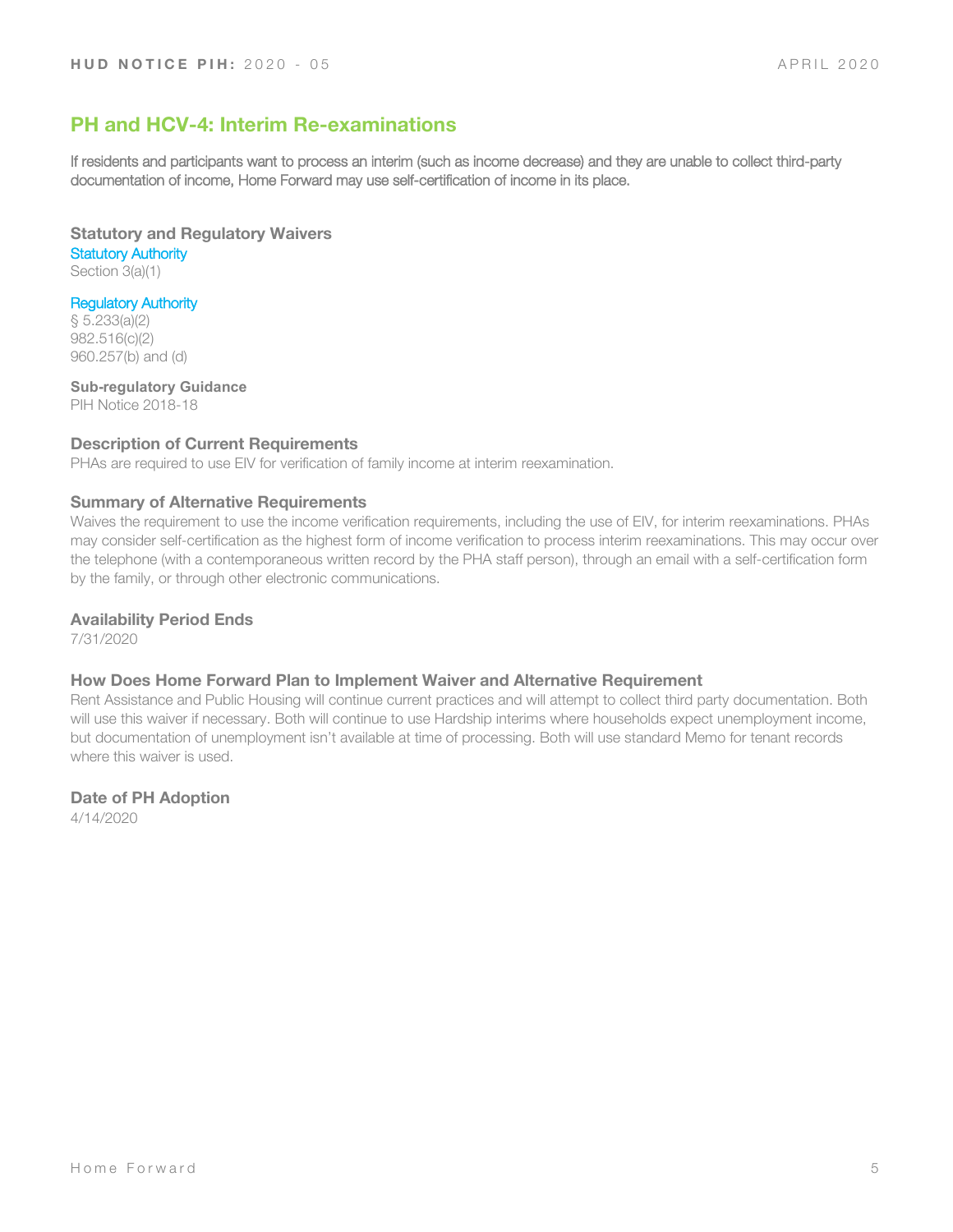# **PH and HCV-5: EIV System Monitoring**

This waiver has no effect on Resident or Participant experience.

**Statutory and Regulatory Waivers** Regulatory Authority § 5.233

Sub-regulatory Guidance

PIH Notice 2018-18

**Description of Current Requirements**

PHAs are required to monitor EIV reports (e.g., deceased tenant report).

# **Summary of Alternative Requirements**

Waives the mandatory EIV monitoring requirements.

### **Availability Period Ends**

7/31/2020

# **How Does Home Forward Plan to Implement Waiver and Alternative Requirement**

Home Forward will continue to work on EIV reports and follow up on regular schedule. Waiver will provide flexibility if COVID impacts reduce ability to resolve discrepancies in a timely manner.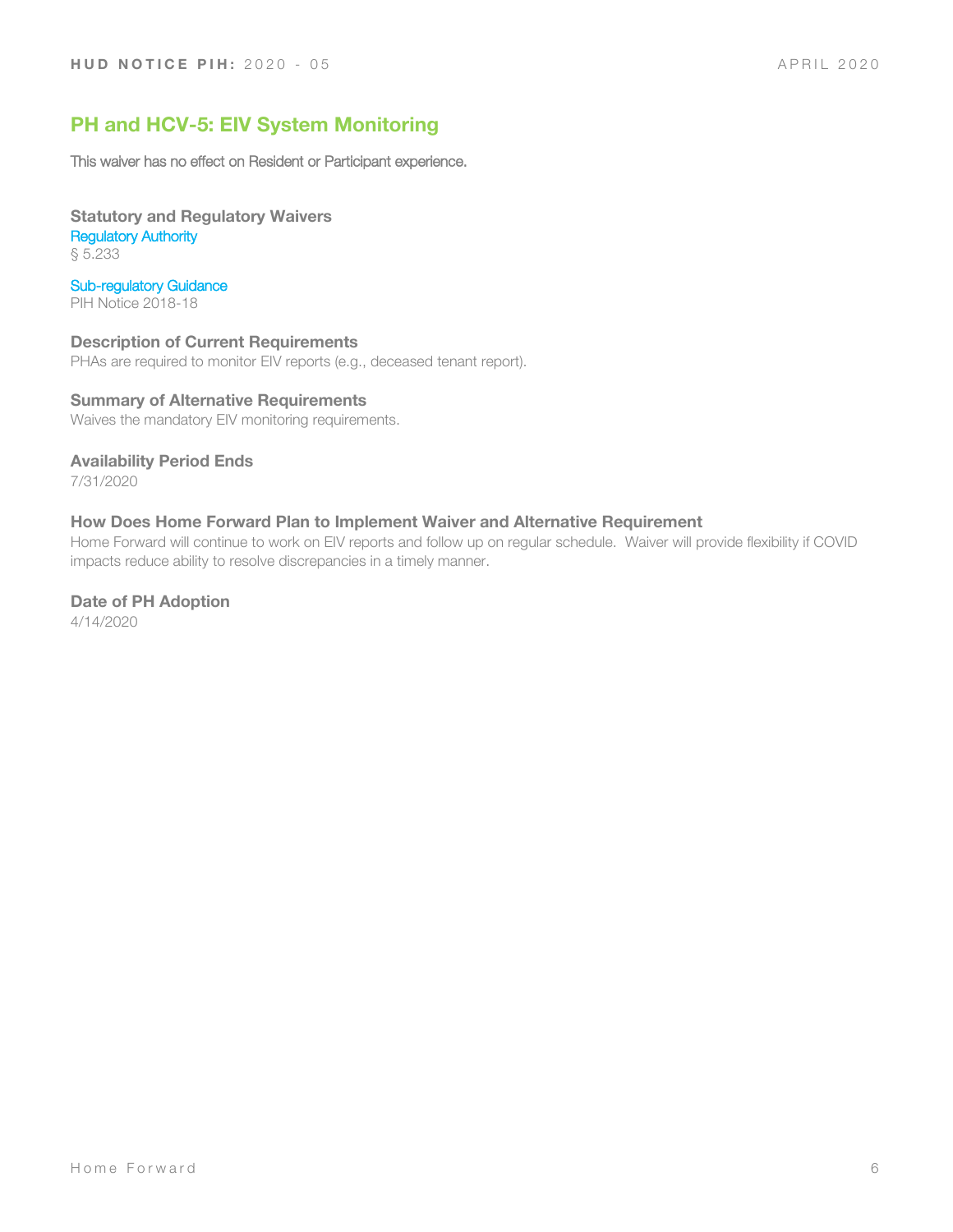# **PH and HCV-6: FSS Contract of Participation**

If a family in the GOALS program has a COVID-related hardship that affects their participation, they will be able to stay in the program for up to two more years.

### **Statutory and Regulatory Waivers**

#### Regulatory Authority

§ 984.303(d)

### **Description of Current Requirements**

PHAs are allowed to extend a family's contract of participation for a period not to exceed two years upon a finding of good cause.

### **Summary of Alternative Requirements**

Determines circumstances surrounding COVID-19 qualify as "good cause" to extend family contracts for FSS contract of participation.

### **Availability Period Ends**

12/31/2020

#### **How Does Home Forward Plan to Implement Waiver and Alternative Requirement**

Categorized COVID-19 hardship as "good cause".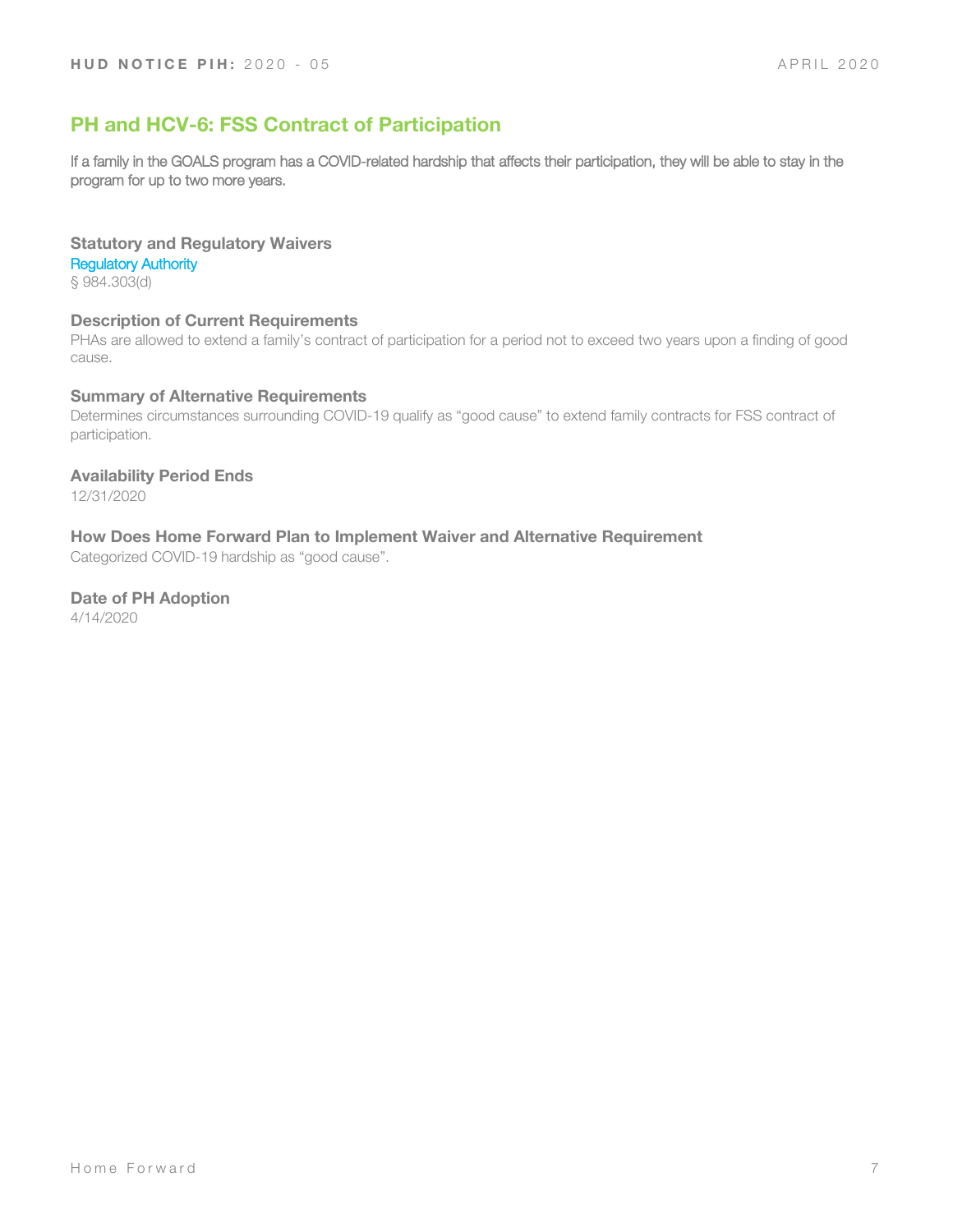# **HQS-1: Initial Inspection**

Home Forward will generally not send inspectors for physical inspections to occupied units. If a Participant is already living in a unit when an initial inspection is due, the Landlord will self-certify that the apartment meets to acceptable standard. After the emergency, a physical inspection will take place.

**Statutory and Regulatory Waivers**

**Statutory Authority** Section 8(o)(8)(A)(i) Section 8(o)(8)(C)

# Regulatory Authority

§ 982.305(a) 982.305(b) 982.405

### **Description of Current Requirements**

PHA must inspect the unit before any assistance payment is made to determine whether the unit meets HQS.

#### **Summary of Alternative Requirements**

Changes initial inspection requirements, allowing for owner certification that there are no life-threatening deficiencies.

### **Availability Period Ends**

7/31/2020 10/31/2020

### **How Does Home Forward Plan to Implement Waiver and Alternative Requirement**

Rent Assistance will continue to do initial inspections in vacant units. They will use this waiver for initial inspections in occupied units. Home Forward has created a certification form for Landlords and use an existing Inspections tracking system.

# **Date of PH Adoption**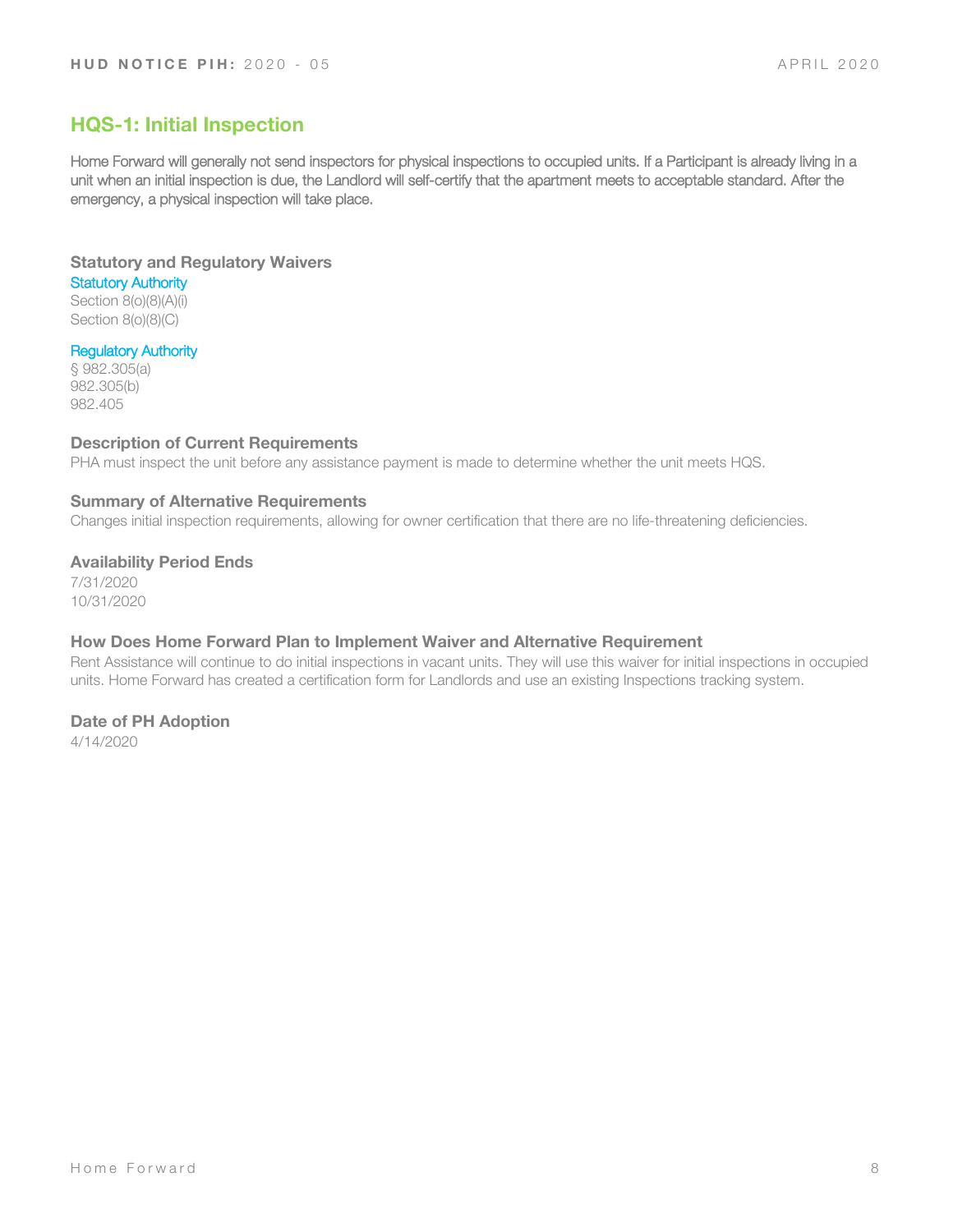# **HQS-5: Biennial Inspection**

Scheduled inspections may be postponed.

**Statutory and Regulatory Waivers Statutory Authority** 8(o)(8)(D)

Regulatory Authority §§ 982.405(a) 983.103(d)

#### **Description of Current Requirements**

PHA required to inspect the unit at least biennially during the term of the HAP contract.

### **Summary of Alternative Requirements**

Allows for delay in biennial inspections. All delayed biennial inspections must be completed as soon as reasonably possible but by no later than October 31, 2020.

#### **Availability Period Ends**

Deadline for Waiver use and PHA Inspection: 10/31/2020

# **How Does Home Forward Plan to Implement Waiver and Alternative Requirement**

Scheduled biennial inspections may be postponed until no later than October 31, 2020.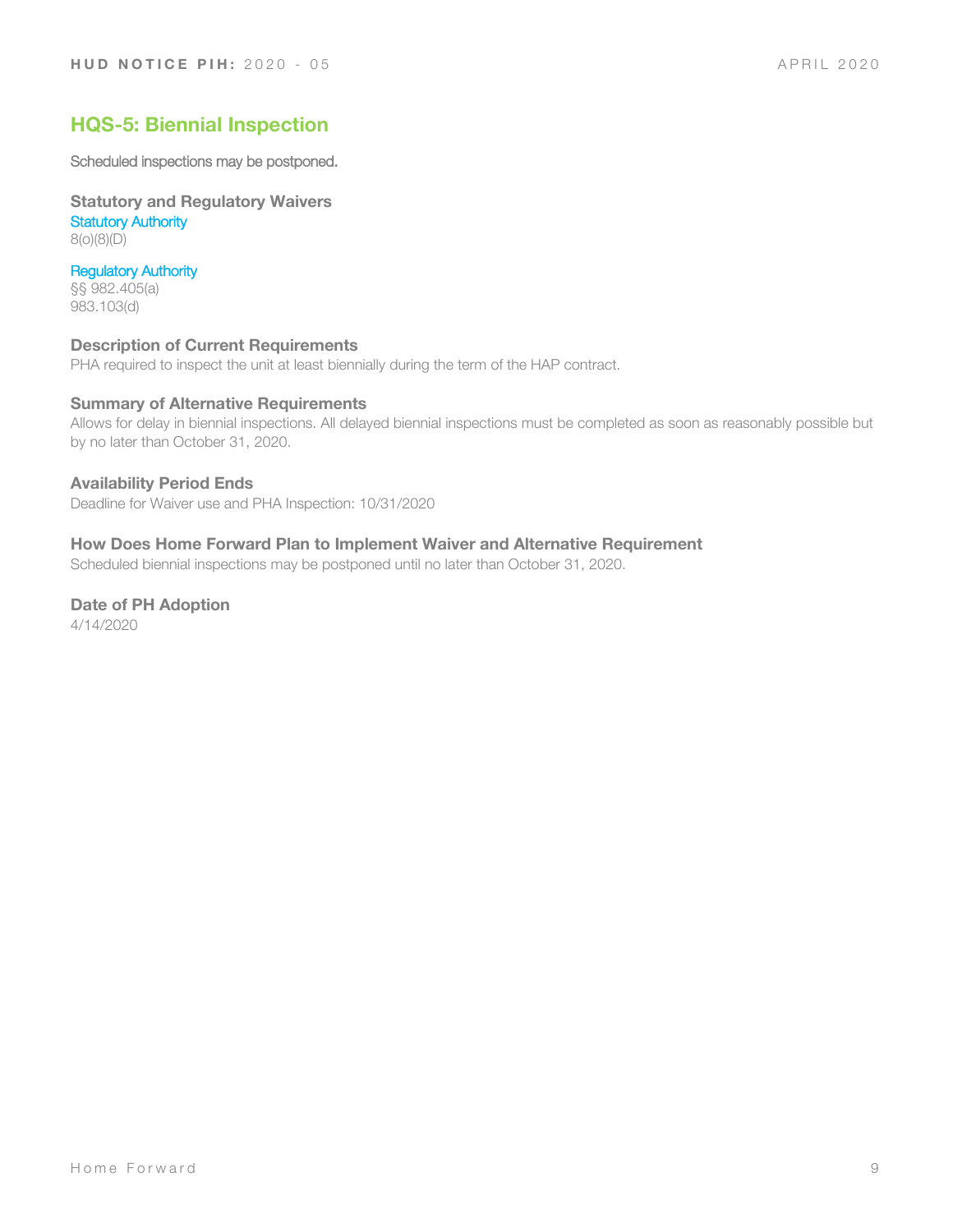# **HQS-6: Interim Inspections**

Home Forward will generally not send inspectors for physical inspections to occupied units. Landlords may use a form to selfcertify that repairs have been completed.

**Statutory and Regulatory Waivers Statutory Authority** 8(o)(8)(F)

Regulatory Authority

§§ 982.405(g) §983.103(e)

#### **Description of Current Requirements**

PHA must inspect unit within 24 hours of receiving notice that unit doesn't meet HQS if the condition is life-threatening.

# **Summary of Alternative Requirements**

Waives the requirement for the PHA to conduct interim inspection and requires alternative method. Allows for repairs to be verified by alternative methods.

#### **Availability Period Ends**

7/31/2020

#### **How Does Home Forward Plan to Implement Waiver and Alternative Requirement**

Home Forward will use alternative methods to conduct interim inspections and will allow landlords to self-certify all repairs have been made.

#### **Date of PH Adoption**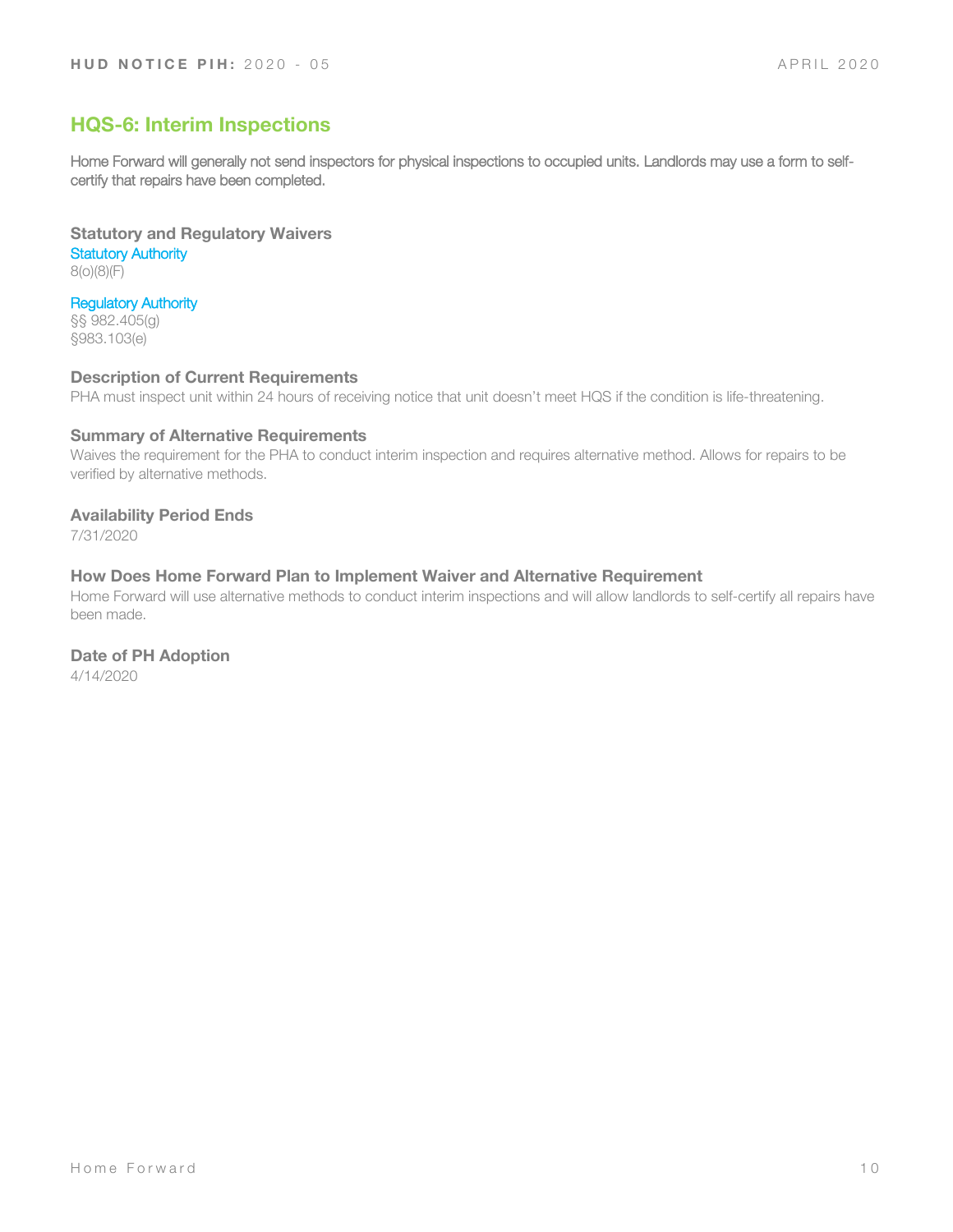# **HQS-7: PBV Turnover Inspections**

Home Forward will generally not send inspectors for physical inspections to occupied units. Landlords can self-certify that units meet acceptable standards. After the emergency ends, a physical inspection will take place.

# **Statutory and Regulatory Waivers**

Regulatory Authority §983.103(c)

# **Description of Current Requirements**

Before providing assistance to a new family in a PBV contract unit, the PHA must inspect the unit.

# **Summary of Alternative Requirements**

Allows for PBV turnover units to be filled based on owner certification there are no life-threatening deficiencies. Allows for delayed full HQS inspection.

### **Availability Period Ends**

Waiver deadline; 7/31/20 Inspection deadline: 10/31/20

# **How Does Home Forward Plan to Implement Waiver and Alternative Requirement**

Rent Assistance will continue to do initial inspections in vacant units, but will use this waiver if inspection is required in an occupied unit.

# **Date of PH Adoption**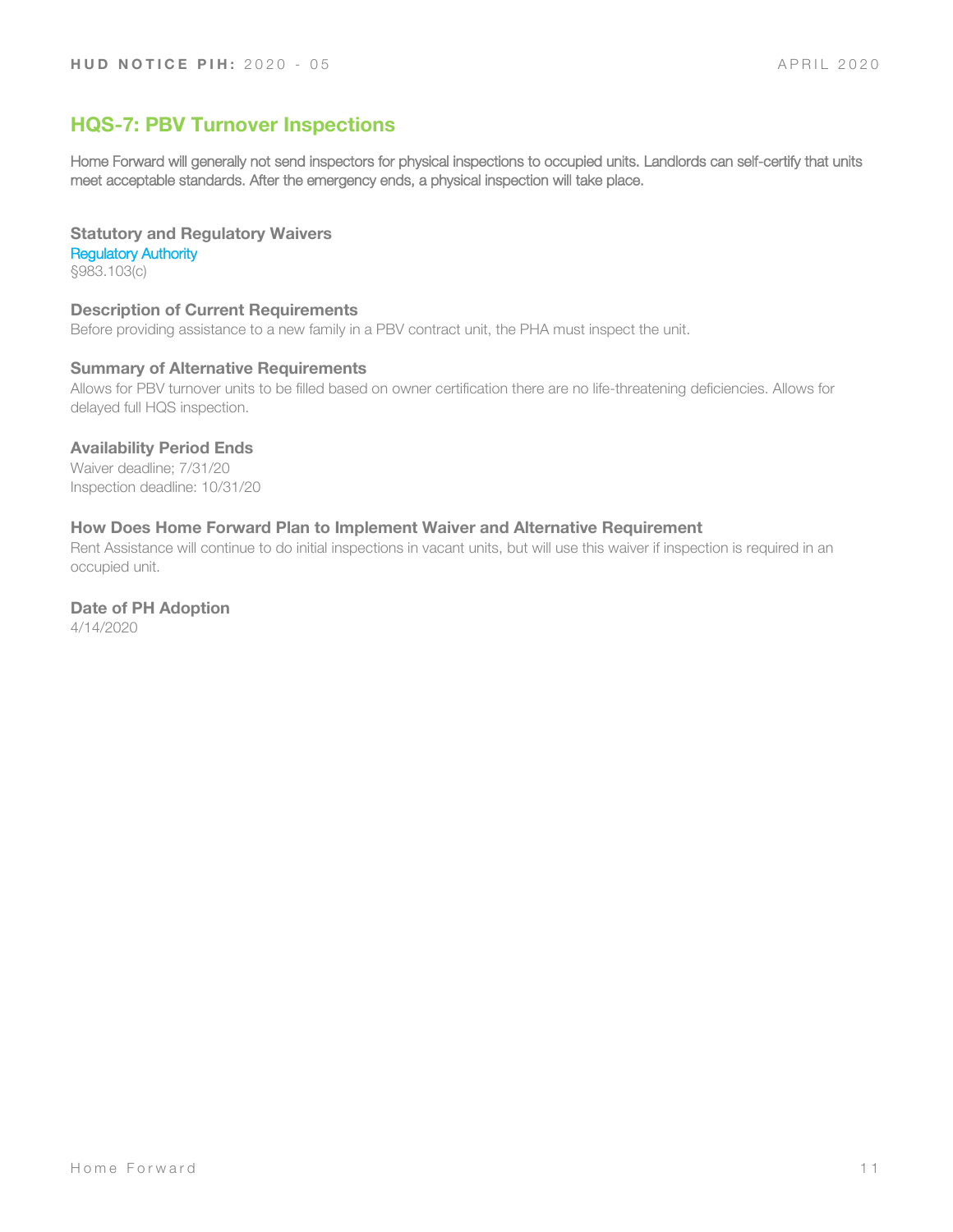# **HQS-8: PBV HAP Contract – HQS Inspections to Add or Substitute Units**

Home Forward will generally not send inspectors for physical inspections to occupied units. Landlords can self-certify that units meet acceptable standards. After the emergency ends, a physical inspection will take place.

**Statutory and Regulatory Waivers**

**Statutory Authority** 8(o)(8)(A)

# Regulatory Authority

§§ 983.207(a) 983.207(b)

#### **Description of Current Requirements**

PHA must inspect proposed substitute PBV unit to determine that the unit meets HQS before it may be added to the HAP contract.

#### **Summary of Alternative Requirements**

Allows for PBV units to be added or substituted in the HAP contract based on owner certification there are no life-threatening deficiencies. Allows for delayed full HQS inspection.

### **Availability Period Ends**

Waiver deadline: 7/31/20 Inspection deadline: 10/31/20

#### **How Does Home Forward Plan to Implement Waiver and Alternative Requirement**

Rent Assistance will continue to do inspections in vacant units, but will use this waiver if an inspection is required in an occupied unit.

# **Date of PH Adoption**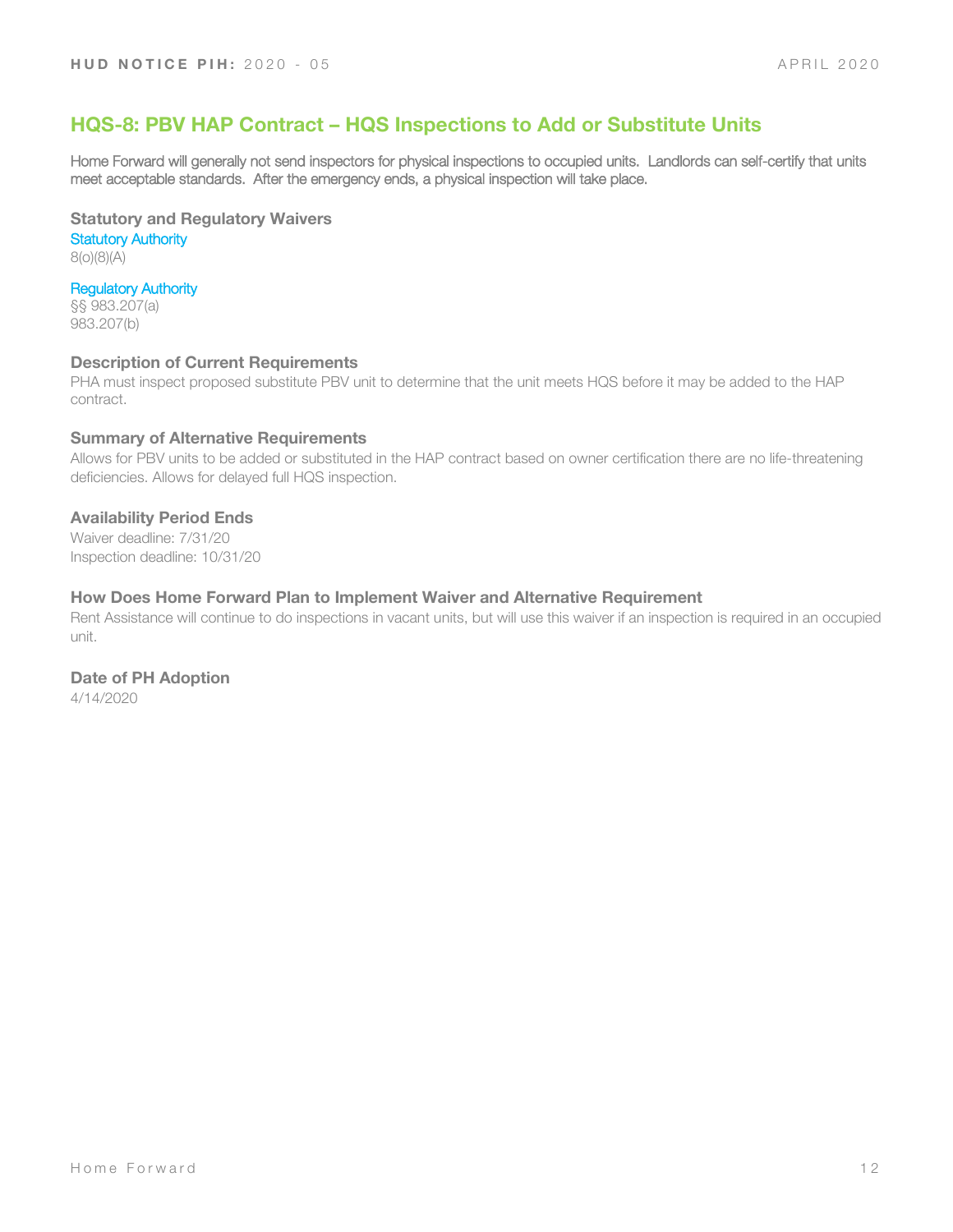# **HQS-9: HQS QC Inspections**

Home Forward will not send inspectors for physical inspections to occupied units.

#### **Statutory and Regulatory Waivers**

#### Regulatory Authority

§ 982.405(b)

# **Description of Current Requirements**

PHA required to conduct supervisory quality control inspections of a sampling of units under contract.

# **Summary of Alternative Requirements**

Provides for a suspension of the requirement for QC sampling inspections.

### **Availability Period Ends**

10/31/20

# **How Does Home Forward Plan to Implement Waiver and Alternative Requirement**

Home Forward will suspend the requirement for QC sampling inspections during the waiver period.

# **Date of PH Adoption**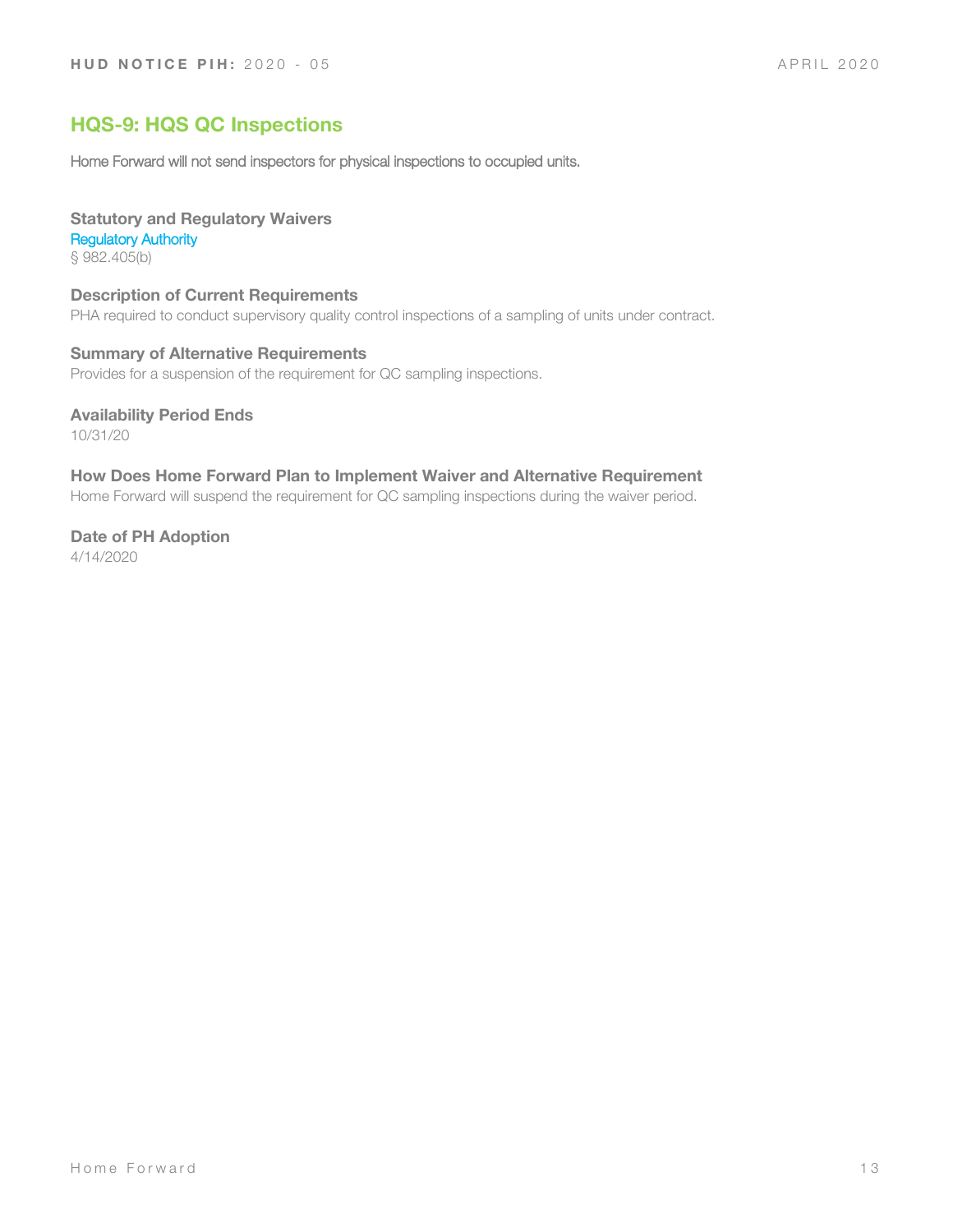# **HQS-10: Space and Security**

Home Forward will not require that the Resident or Participant transfer to a different size unit, if there are more than the allowable number of people living in a unit for the size of the unit.

#### **Statutory and Regulatory Waivers**

Regulatory Authority

§ 982.401(d)

#### **Description of Current Requirements**

There is a minimum space standard for HCV and PBV -assisted family. Each dwelling unit have at least one bedroom or living/sleeping room for each 2 persons.

#### **Summary of Alternative Requirements**

Waives the requirement that each dwelling unit have at least one bedroom or living/sleeping room for each two persons for people with existing leases.

#### **Availability Period Ends**

Remains in effect one year from lease term or date of notice, whichever is longer.

#### **How Does Home Forward Plan to Implement Waiver and Alternative Requirement**

Home Forward will waive the requirement that each dwelling unit have at least one bedroom or living/sleeping room for each two persons for people with existing leases.

#### **Date of PH Adoption**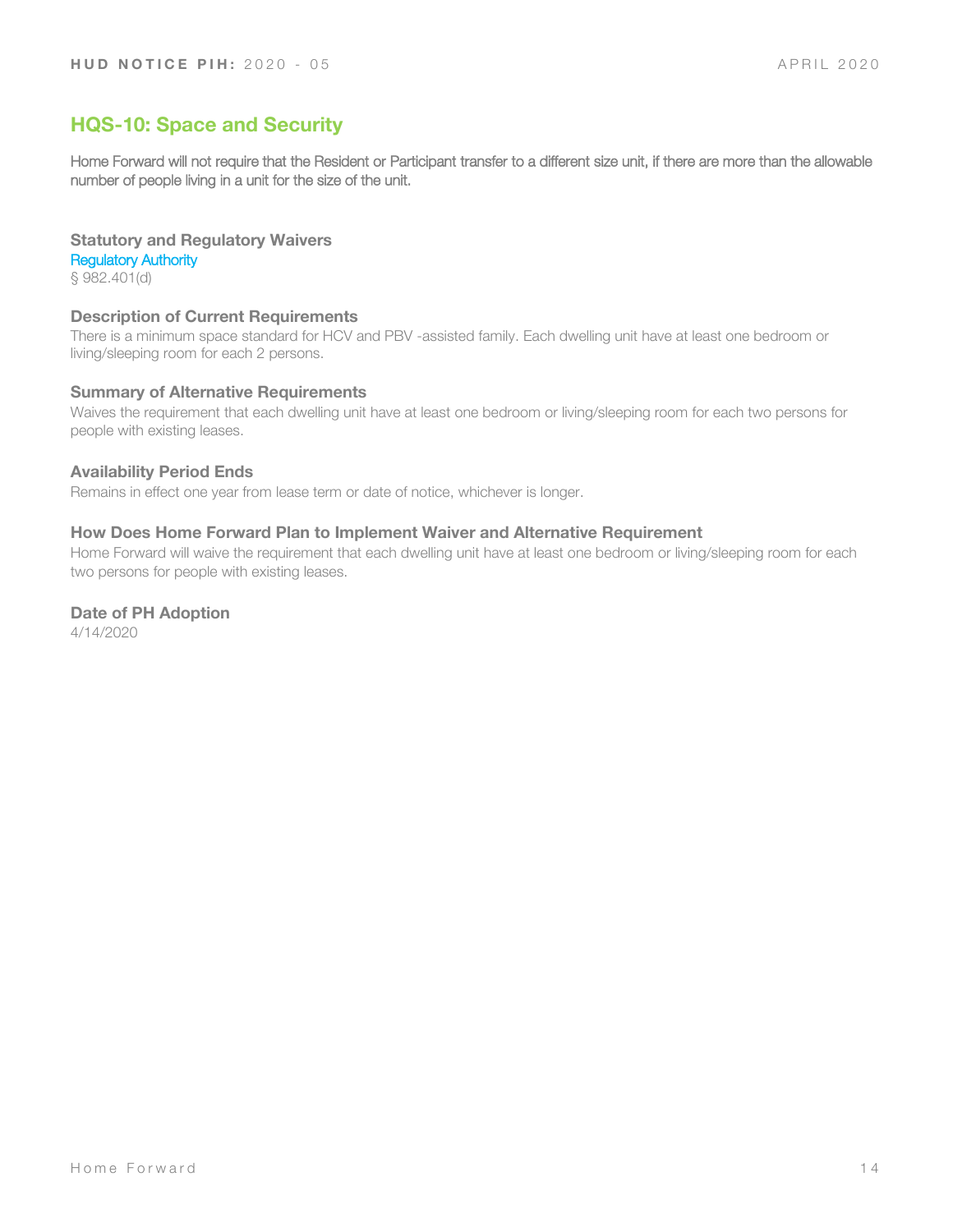# **HCV-1: Administrative Plan**

Usually, if Home Forward were to make a significant change to the Administrative Plan, they would have to present the change to the Board of Commissioners at a public meeting. With this waiver, we can make emergency changes without going through that process.

**Statutory and Regulatory Waivers** Regulatory Authority § 982.54(a)

#### **Description of Current Requirements**

Any revisions of the PHA's administrative plan must be formally adopted by the PHA Board of Commissioners or other authorized PHA officials.

**Summary of Alternative Requirements** Waives the requirement to adopt revisions to the admin plan

**Availability Period Ends** 7/31/2020

**How Does Home Forward Plan to Implement Waiver and Alternative Requirement**

Home Forward will make emergency policy changes if necessary.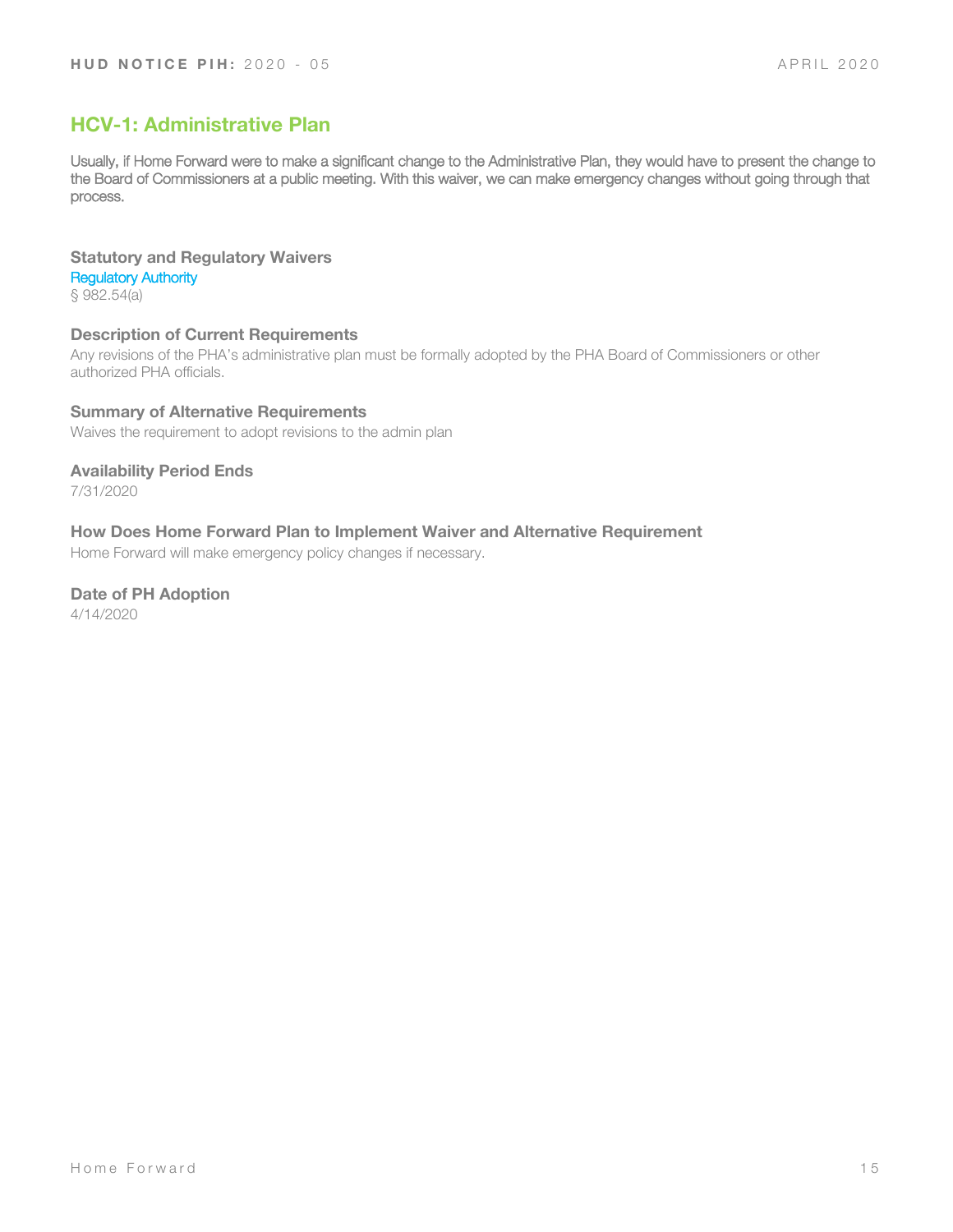# **HCV-2: PHA Oral Briefing**

Home Forward will not have in-person, group briefings for new Housing Choice Voucher Participants. Instead, the briefing will be held by phone or other electronic medium and Participants will receive the materials to review independently.

# **Statutory and Regulatory Waivers**

Regulatory Authority § 982.301(a)(3) § 983.252(a)

### **Description of Current Requirements**

PHA must give the family an oral briefing PHA when selected to participate in either the HCV or PBV program.

#### **Summary of Alternative Requirements**

Waives the requirement for an oral briefing. Provides for alternative methods to conduct required voucher briefing

### **Availability Period Ends**

7/31/2020

### **How Does Home Forward Plan to Implement Waiver and Alternative Requirement**

Rent Assistance will continue to use phone briefings. Participants will also get a full briefing packet and PowerPoint slides. The Education Team will reduce the amount of information covered in the phone briefings to include:

- 1) Which forms must be returned
- 2) Which forms to give to Landlord
- 3) Review of max rent calculation sheet
- 4) Time for questions

# **Date of PH Adoption**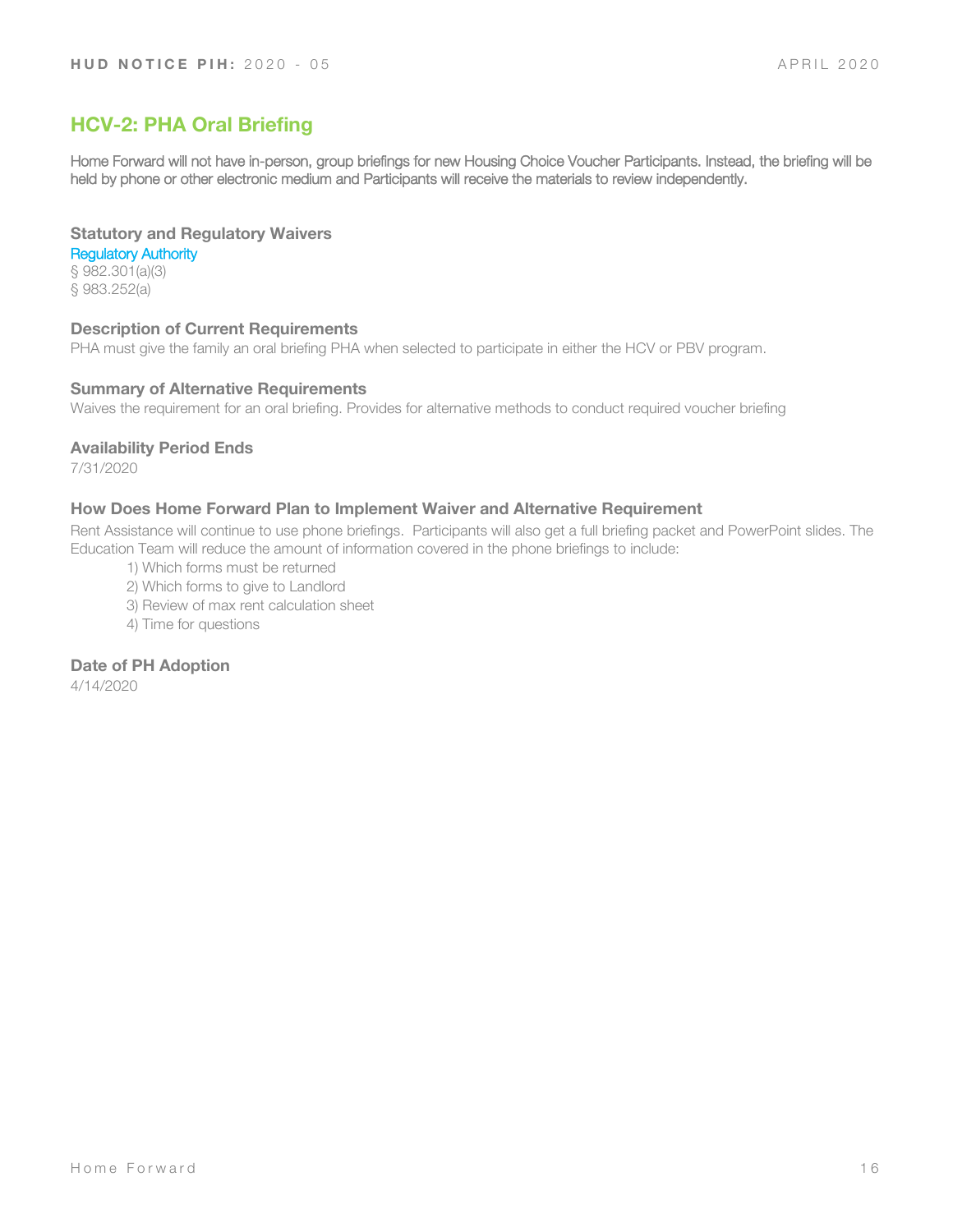# **HCV-3: Term of Voucher - Extensions of Term**

If Participants are unable to find a unit in which to use their new voucher within 120 days, they will continue to get extensions to use it.

# **Statutory and Regulatory Waivers** Regulatory Authority

§ 982.303(b)(1)

# **Description of Current Requirements**

PHA may grant a family one or more extensions of the initial voucher term in accordance with the PHA policy as described in the PHA administrative plan.

### **Summary of Alternative Requirements**

Allows PHAs to provide voucher extensions regardless of current PHA policy.

# **Availability Period Ends**

7/31/2020

# **How Does Home Forward Plan to Implement Waiver and Alternative Requirement**

Home Forward will provide voucher extensions regardless of current policy.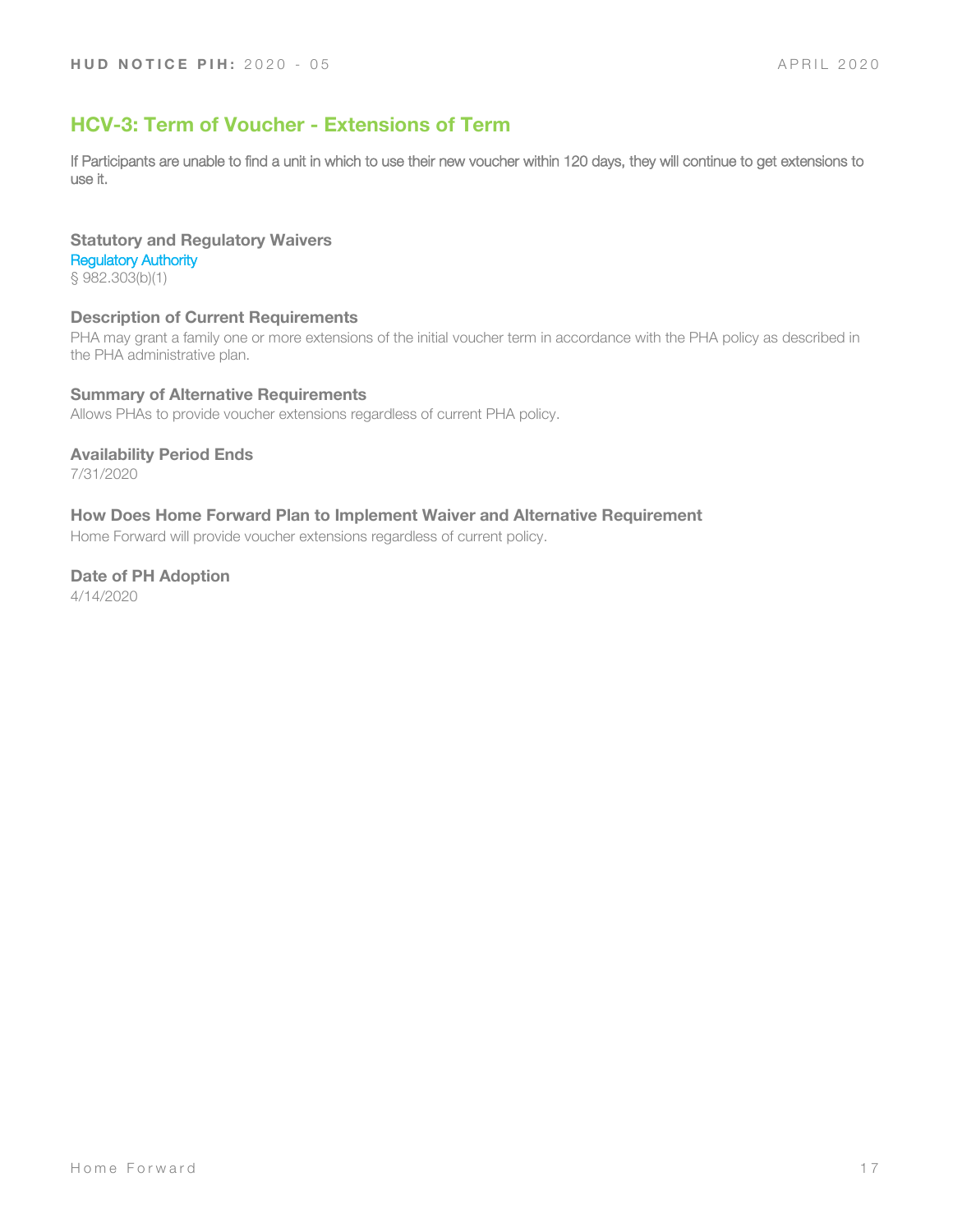# **HCV-4: PHA Approval of Assisted Tenancy**

Home Forward may execute HAP contracts that go beyond the 60 day period. We will work with landlords to have contract signed as quickly as possible.

#### **Statutory and Regulatory Waivers**

Regulatory Authority

§ 982.305(c)

#### **Description of Current Requirements**

Any HAP contract executed after the 60-day period is void and the PHA may not pay any housing assistance payments to the owner.

#### **Summary of Alternative Requirements**

Provides for HAP payments for contracts not executed within 60 days. PHA must not pay HAP to owner until HAP contract is executed.

#### **Availability Period Ends**

7/31/2020

# **How Does Home Forward Plan to Implement Waiver and Alternative Requirement**

Home Forward will expedite getting contract signed by owner and will not make any such payment until HAP contract is executed.

#### **Date of PH Adoption**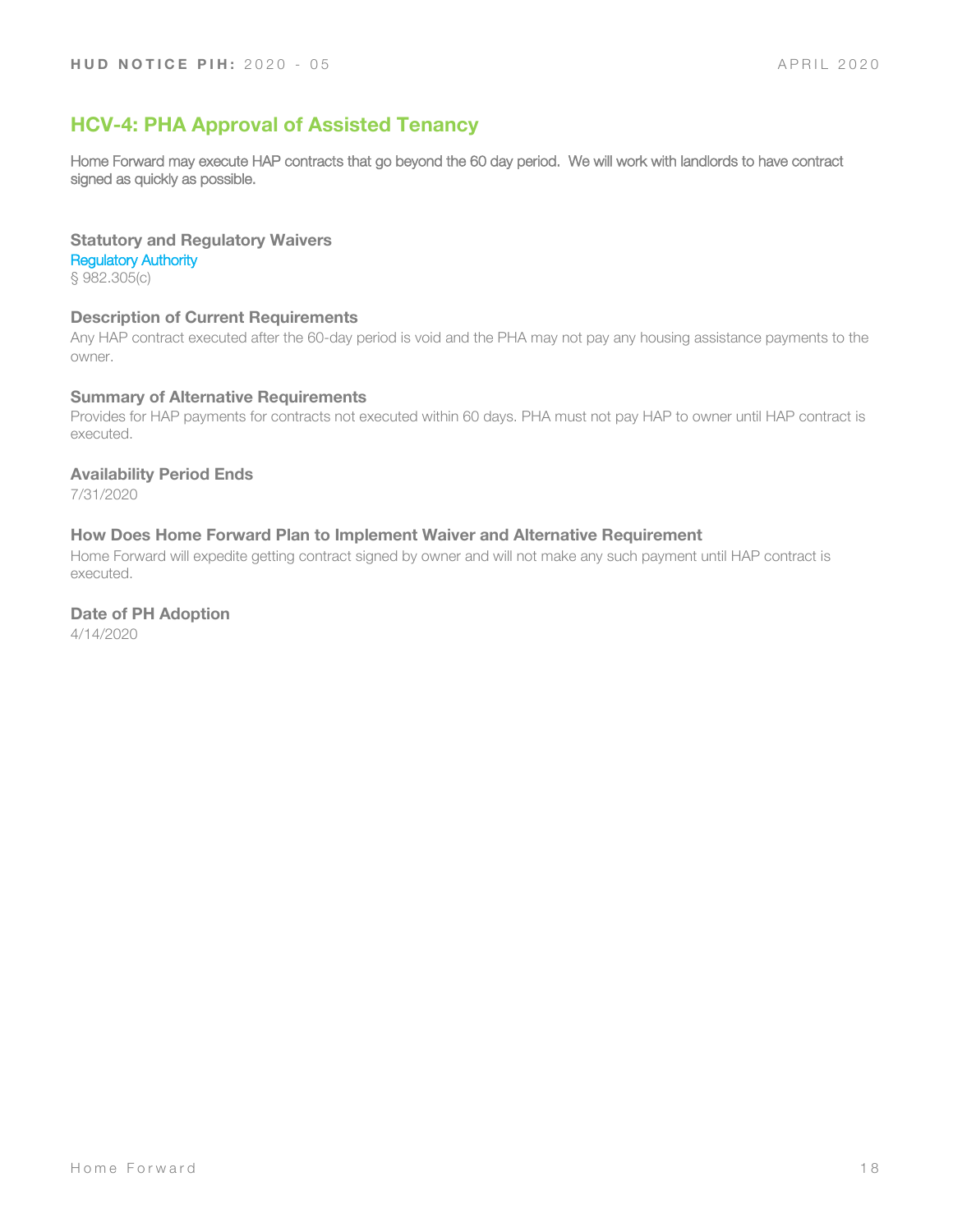# **HCV-5: Absence from Unit**

Until 12/31/2020, being absent from a unit for longer than 180 days in a row will not automatically be considered a program violation.

# **Statutory and Regulatory Waivers**

Regulatory Authority

§ 982.312

# **Description of Current Requirements**

Family may not be absent from the unit for a period of more than 180 consecutive calendar days for any reason.

# **Summary of Alternative Requirements**

Allows for PHA discretion on absences from units longer than 180 days. PHAs must not make HAP payments beyond 12/31/20 for units vacant more than 180 consecutive days.

### **Availability Period Ends**

12/31/2020

### **How Does Home Forward Plan to Implement Waiver and Alternative Requirement**

Home Forward will use discretion on absences from units longer than 180 days but will not make HAP payments beyond 12/31/20 for units vacant more than 180 consecutive days.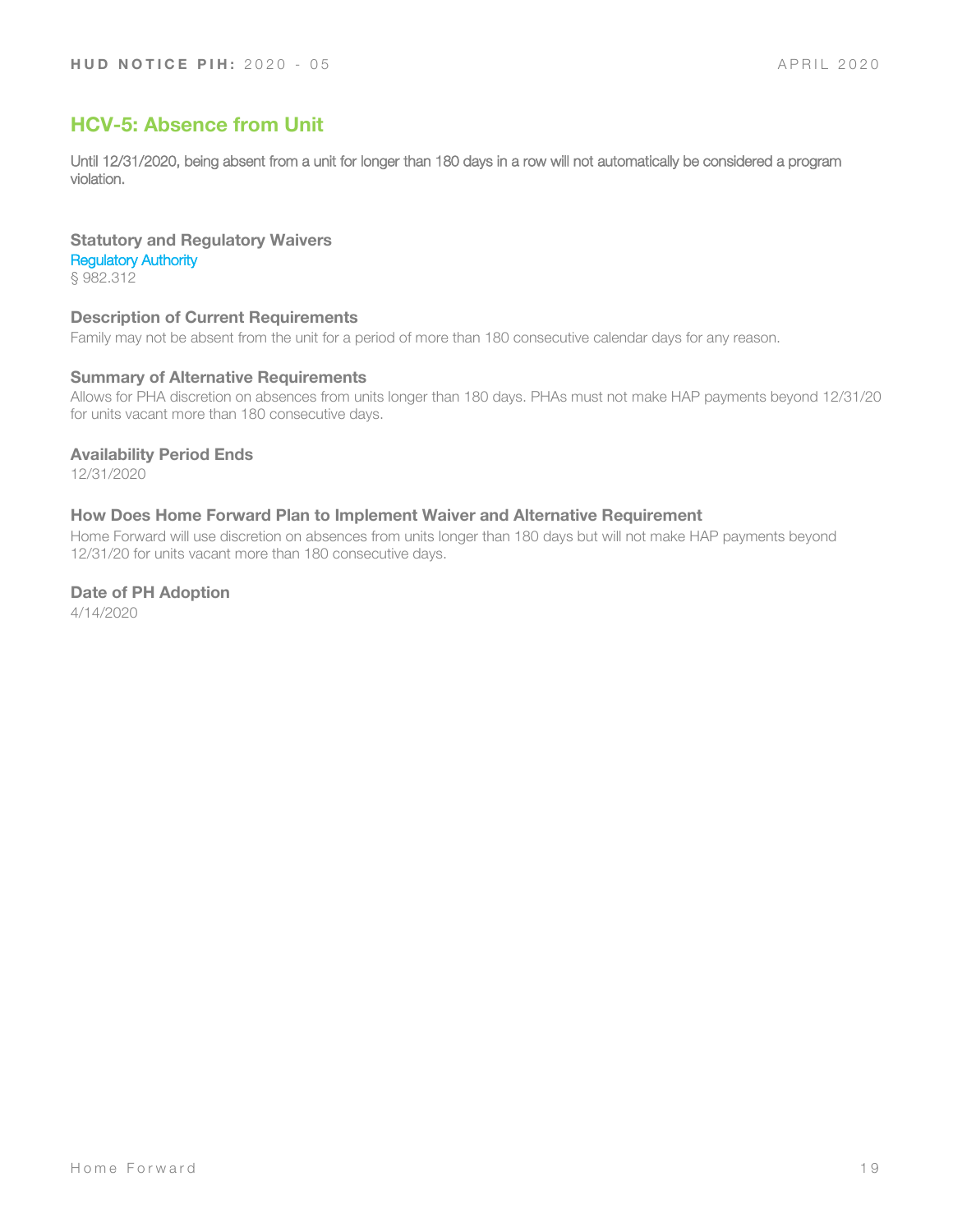# **HCV-6: Automatic Termination of the HAP Contract**

Until 12/31/2020, Home Forward will not automatically terminate assistance after 180 days of paying zero subsidy.

#### **Statutory and Regulatory Waivers** Regulatory Authority § 982.455

**Description of Current Requirements** PHAs are required to automatically terminate HAP contracts 180 days after the last housing assistance payment to the owner.

### **Summary of Alternative Requirements**

**Availability Period Ends**

12/31/2020

# **How Does Home Forward Plan to Implement Waiver and Alternative Requirement**

Home Forward may extend the period of time after the last HAP payment is made before the HAP contract terminates automatically.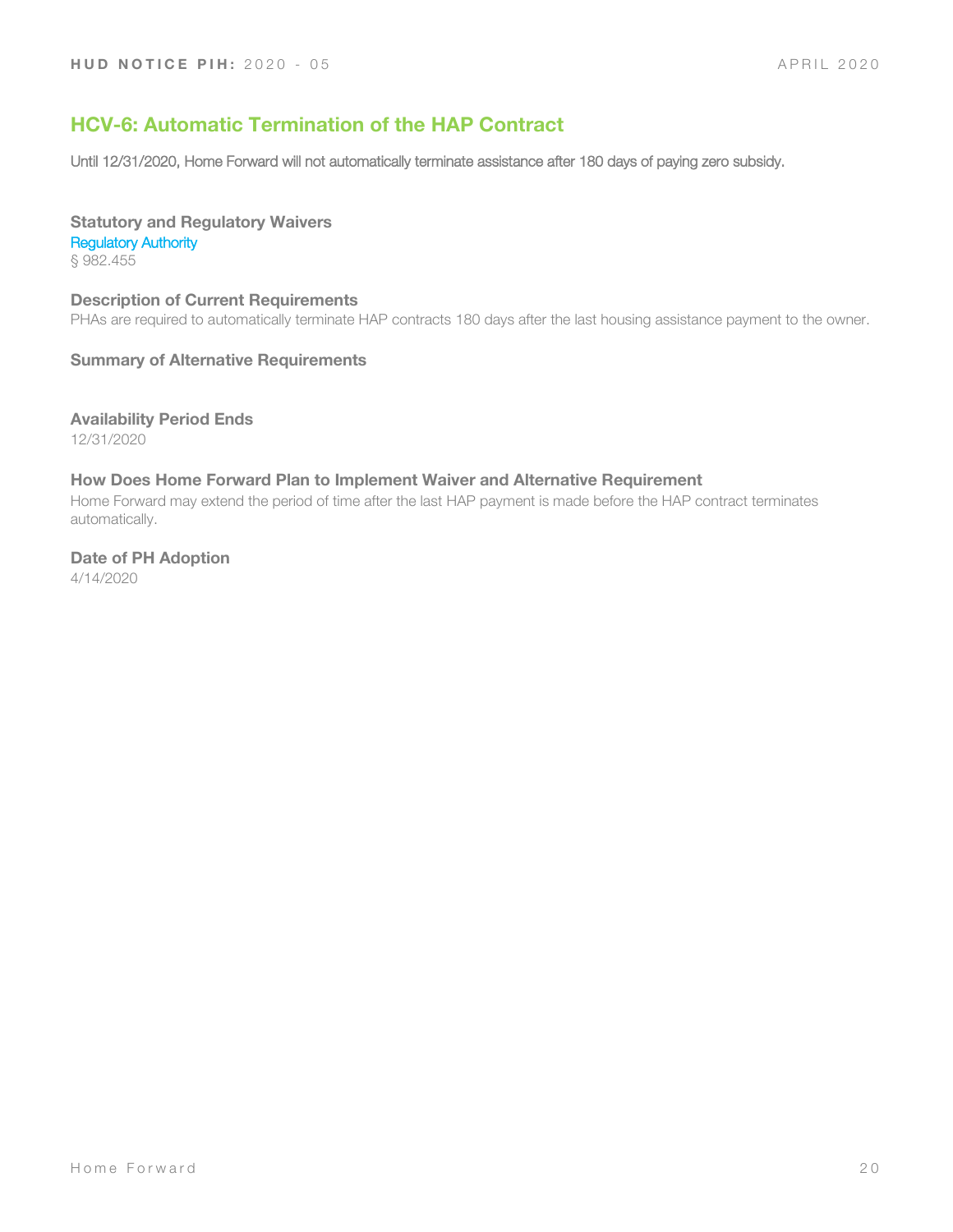# **HCV-10: FUP**

Currently, Home Forward can only serve foster youth who are 24 or younger with a FUP voucher. With this waiver, foster youth who are 26 or younger are eligible for FUP vouchers.

# **Statutory and Regulatory Waivers**

**Statutory Authority** 

Section 8(x)(2)

# **Description of Current Requirements**

FUP youth must be not more than 24 years of age (not yet reached their 25th birthday) to be eligible to be placed under HAP contract.

### **Summary of Alternative Requirements**

Allows PHAs to increase age to 26 for foster youth initial lease-up.

# **Availability Period Ends**

12/31/2020

# **How Does Home Forward Plan to Implement Waiver and Alternative Requirement**

FUP youth must be not more than 26 years of age (not yet reached their 27th birthday) to be eligible to be placed under HAP contract.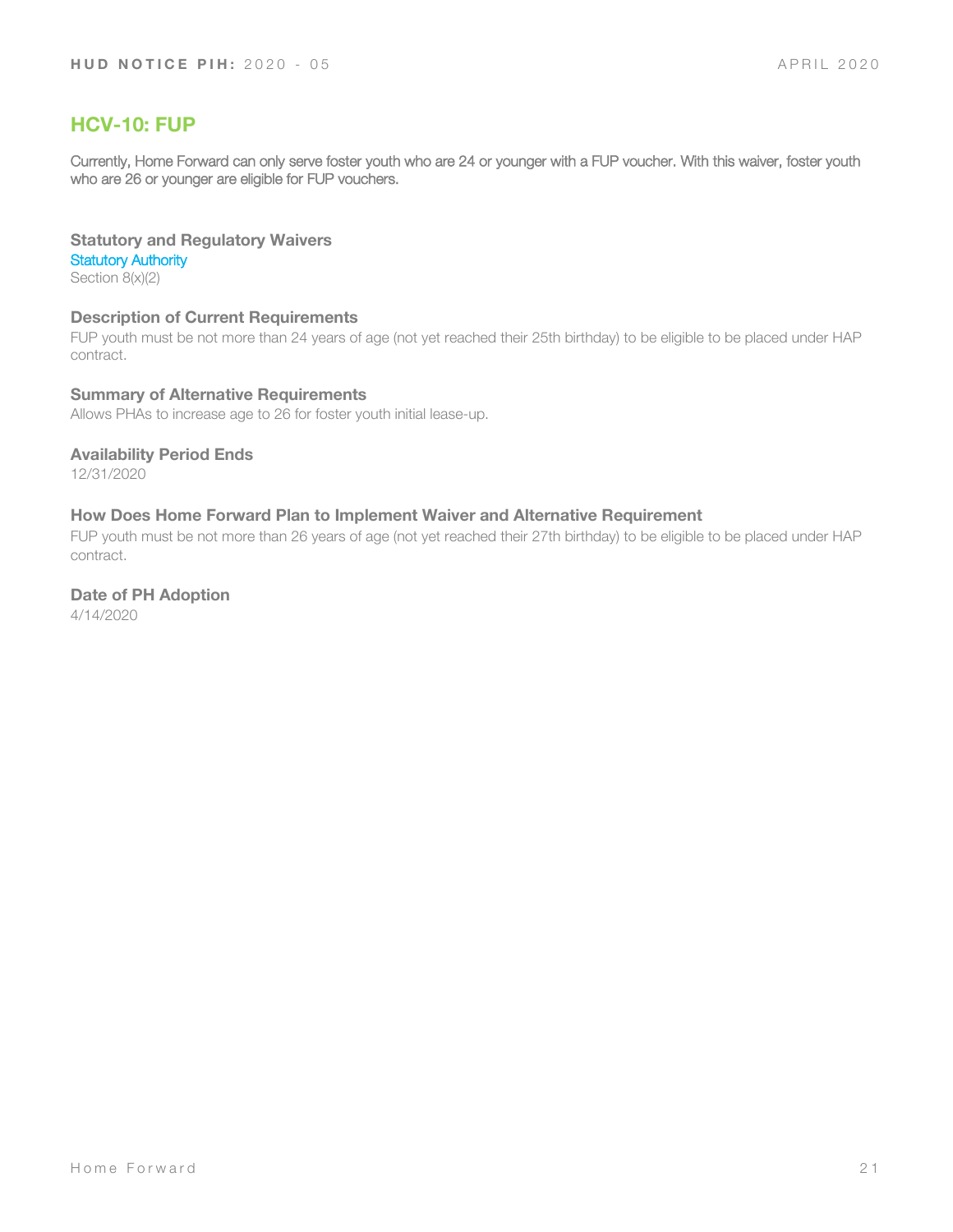# **PH-1: Fiscal Closeout of Capital Grant Funds**

This waiver has no effect on Resident or Participant experience.

# **Statutory and Regulatory Waivers**

Regulatory Authority

§ 905.322(b)

# **Description of Current Requirements**

The ADCC must be submitted 12 months from the date of completion or HUD termination of a development activity, and the AMCC must be submitted not later than 12 months from the activity's expenditure deadline.

# **Summary of Alternative Requirements**

Extension of deadlines for ADCC and AMCC by 6 months.

### **Availability Period Ends**

Applies to ADCC and AMCC forms due between March 1 and September 30, 2020.

# **How Does Home Forward Plan to Implement Waiver and Alternative Requirement**

Home Forward may extend the deadlines for ADCC and AMCC by 6 months.

# **Date of PH Adoption**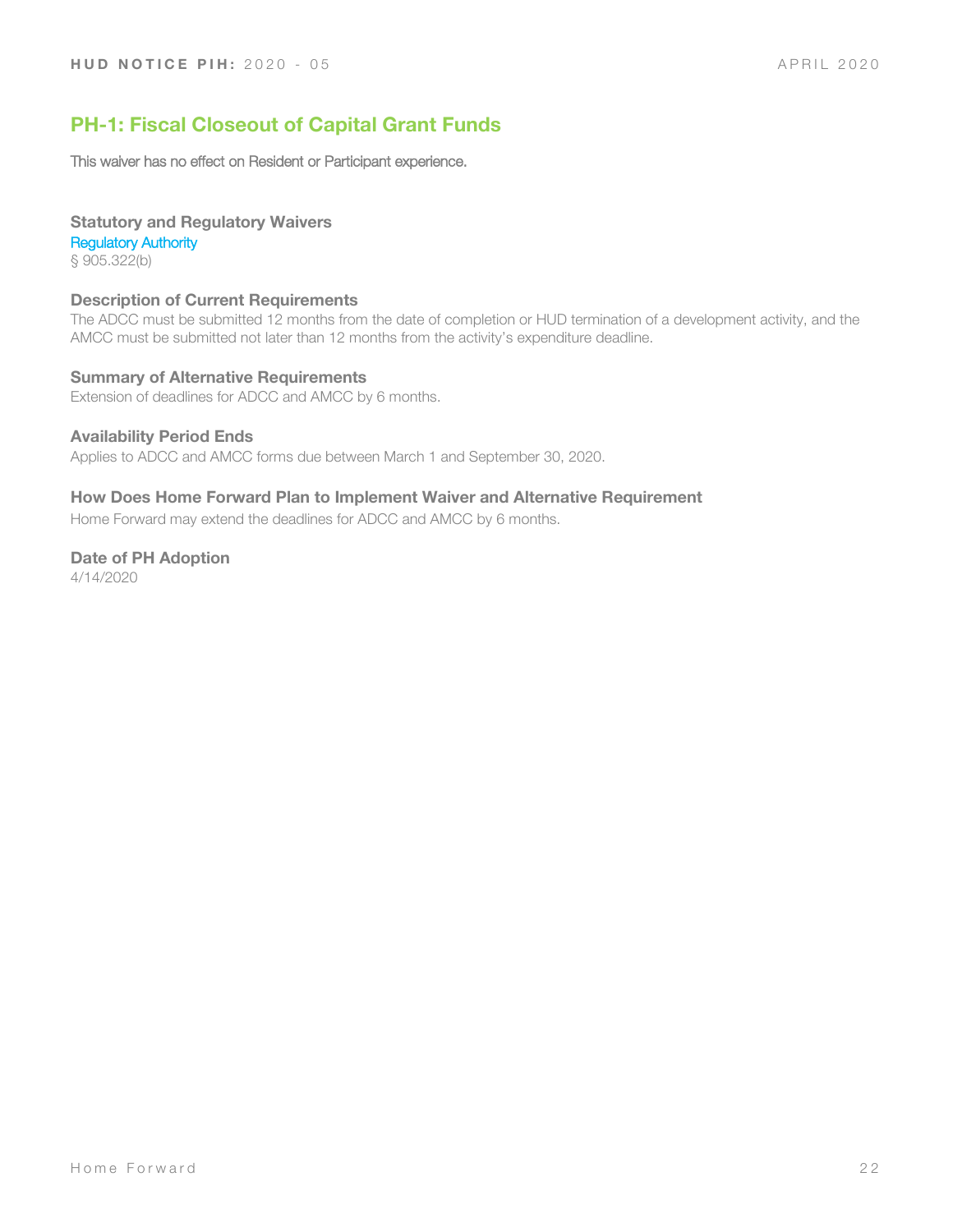# **PH-4: ACOP**

Usually, if Home Forward were to make a significant change to policy, they would have to present the change to the Board of Commissioners. With this waiver, we can make emergency changes without going through that process.

**Statutory and Regulatory Waivers** Regulatory Authority § 960.202(c)(1)

**Description of Current Requirements** PHA policies in the ACOP must be duly adopted and implemented.

**Summary of Alternative Requirements** PHAs permitted to adopt and implement changes to the ACOP on an expedited basis, without formal board approval.

**Availability Period Ends** 7/31/2020

**How Does Home Forward Plan to Implement Waiver and Alternative Requirement** Home Forward will make emergency policy changes if necessary.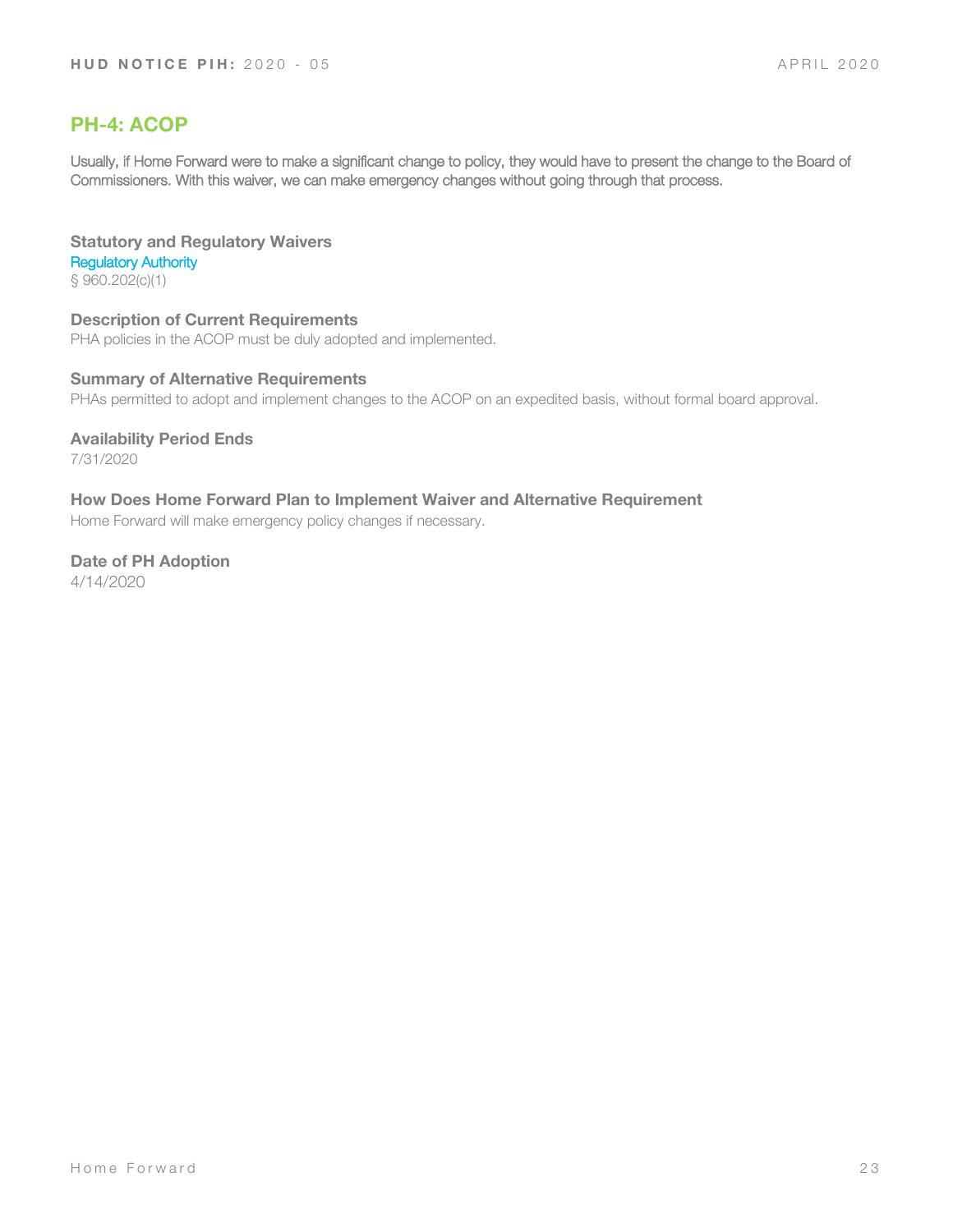# **11c: Financial Reporting**

This waiver has no effect on Resident or Participant experience.

# **Statutory and Regulatory Waivers**

Regulatory Authority §§ 5.801(c), 5.801(d)(1)

# **Description of Current Requirements**

PHAs required to submit financial information within 60 days of the end of each fiscal year. PHAs required to submit their unaudited financial statements within 60 days of the end of each fiscal year, and that PHAs submit their audited financial statements not later than 9 months after the end of their fiscal year.

### **Summary of Alternative Requirements**

Allows for extensions of financial reporting deadlines.

# **Availability Period Ends**

New Due Date: 3/31/2021

# **How Does Home Forward Plan to Implement Waiver and Alternative Requirement**

We will submit our audited financial statements no later than 3/31/21.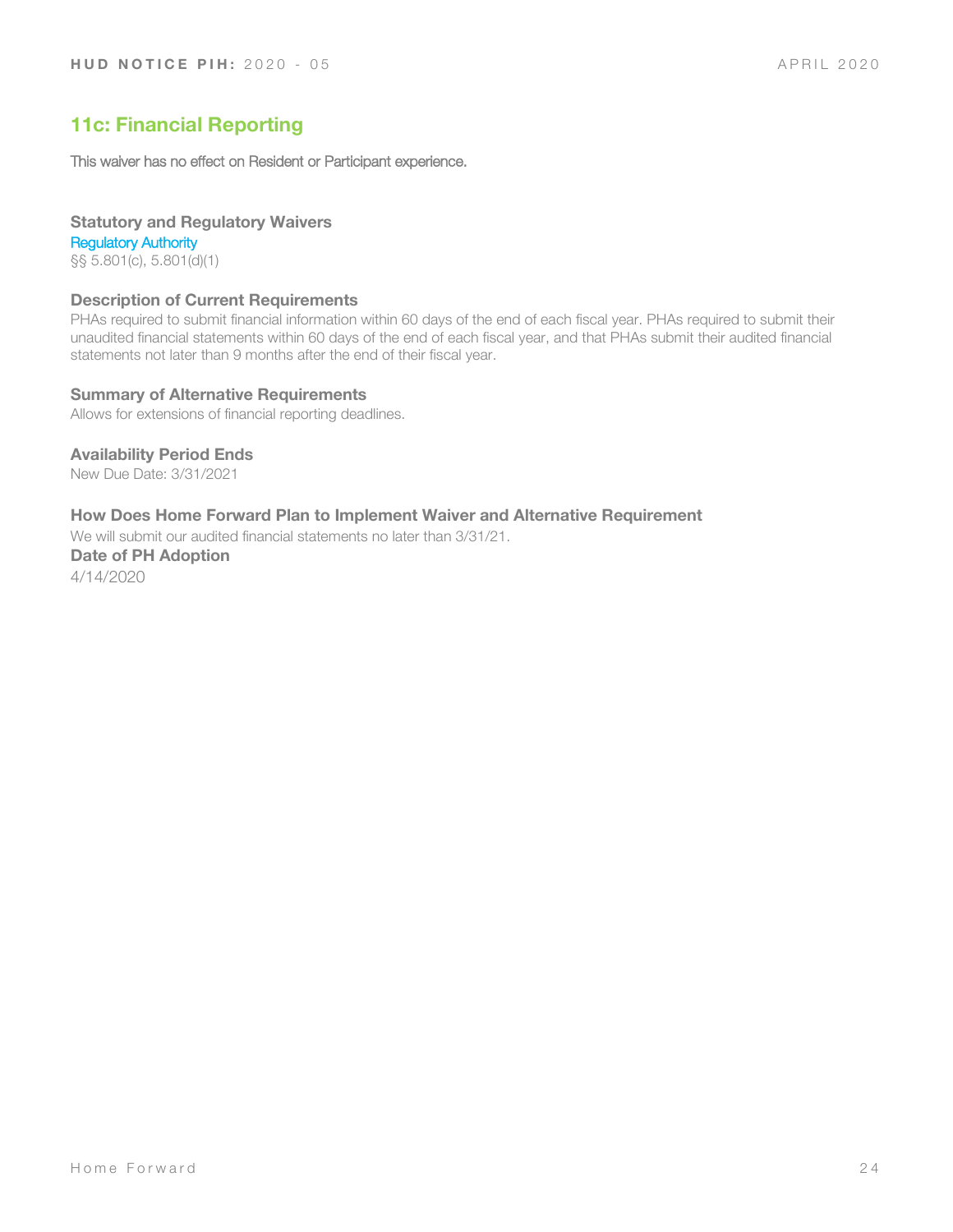# **12a: Form HUD 50058**

This waiver has no effect on Resident or Participant experience.

**Statutory and Regulatory Waivers Statutory Authority** 

§908 § 982.158

# Sub-regulatory Guidance

PHI Notice 2011-65

#### **Description of Current Requirements**

PHAs must submit form HUD-50058 no later than 60 calendar days from the effective date of any action recorded on line 2b of the form HUD-50058 or form HUD-50058 MTW.

#### **Summary of Alternative Requirements**

Waives the requirement to submit 50058 within 60 days. Alternative requirement to submit within 90 days of the effective date of action

# **Availability Period Ends**

12/31/2020

#### **How Does Home Forward Plan to Implement Waiver and Alternative Requirement**

PHAs must submit form HUD-50058 no later than 90 calendar days from the effective date of any action recorded on line 2b of the form HUD-50058 or form HUD-50058 MTW.

# **Date of PH Adoption**